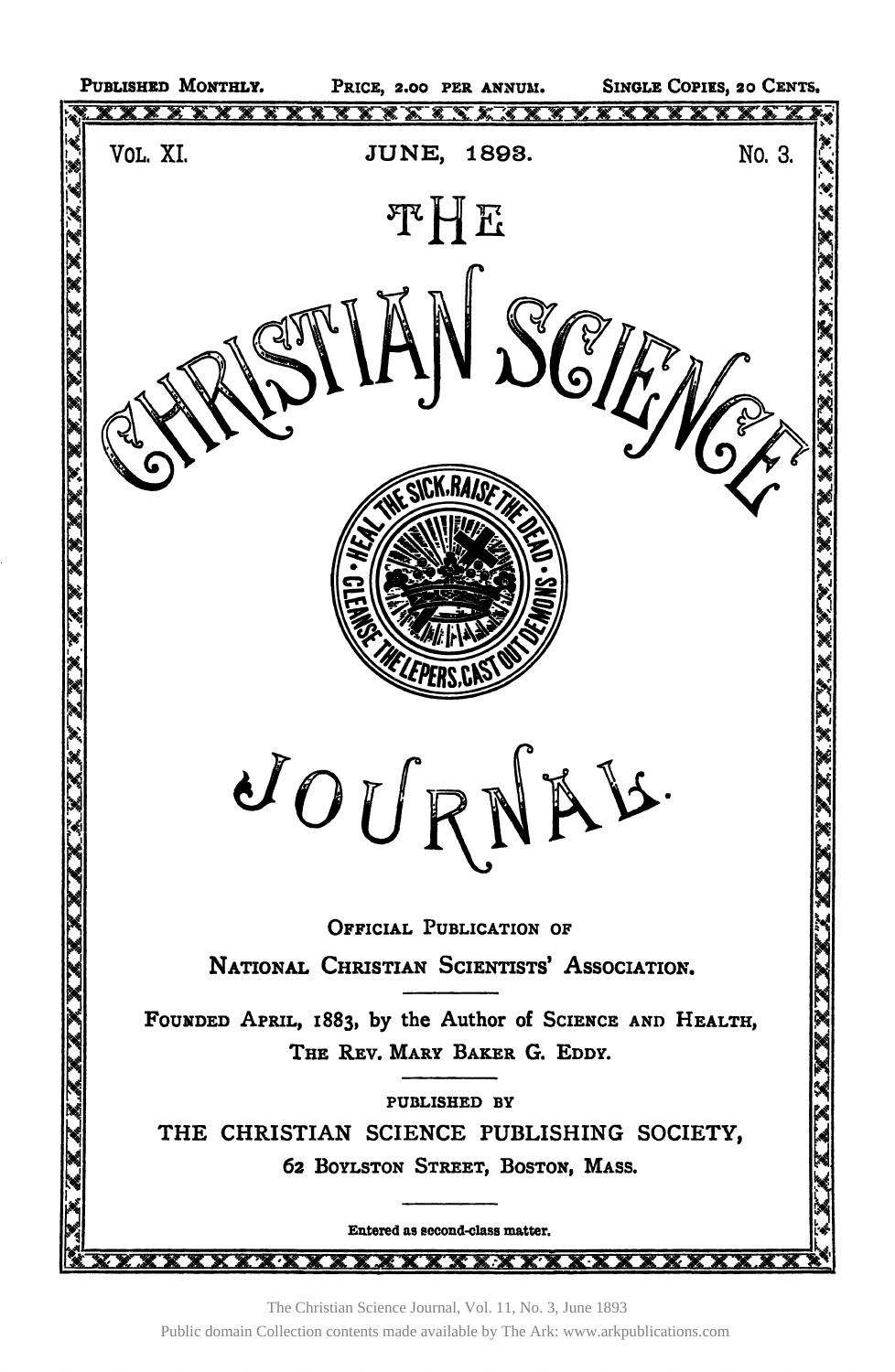## REVEREND MARY BAKER G. EDDY.

THE Rev. Mary Baker G. Eddy, discoverer and founder<br>of Christian Science, was born in the town of Bow,<br>New Hampshire. Her parents were Mark and Abiof Christian Science, was born in the town of Bow, New Hampshire. Her parents were Mark and Abigail B. Baker. Among her ancestors may be mentioned, Gen. John Macneil and Gen. Henry Knox. The family lineage goes back to Scotland, and among the more remote ancestry was Sir John Macneil, a Scottish knight who attained to much prominence in his day and generation as a statesman and diplomat.

Her great grandmother on the paternal side was Marion Moor, whose family were said to have belonged to the original stock from whom was descended Hannah More, "the pious and popular English authoress."

Among her relations of the present day who have attained to prominence in law and politics, are Hon. Hoke Smith, President Cleveland's Secretary of the Interior, and Gen. H. M. Baker, now a member of Congress.

Her brother Albert Baker, was a lawyer of unusual brilliancy and ability and at the early age of thirty years had won high distinction at the bar. He had been elected to Congress, but was prevented by death from taking his seat.

In her work Retrospection and Introspection, Mrs. Eddy thus refers to her parents: —

" My father possessed a strong intellect and an iron will. Of my mother I cannot speak as I would, for memory recalls qualities to which the pen can never do justice. The following is a brief extract from the eulogy of Rev. Richard S. Rust D. D., who for many years had resided in Tilton, and knew my sainted mother in all the walks of life."

The character of Mrs. Abigail Ambrose Baker was distinguished for numerous excellencies. She possessed a strong intellect, a sympathizing heart, and a placid spirit. Her presence, like the gentle dew and cheerful light, was felt by all around her. She gave an elevated character to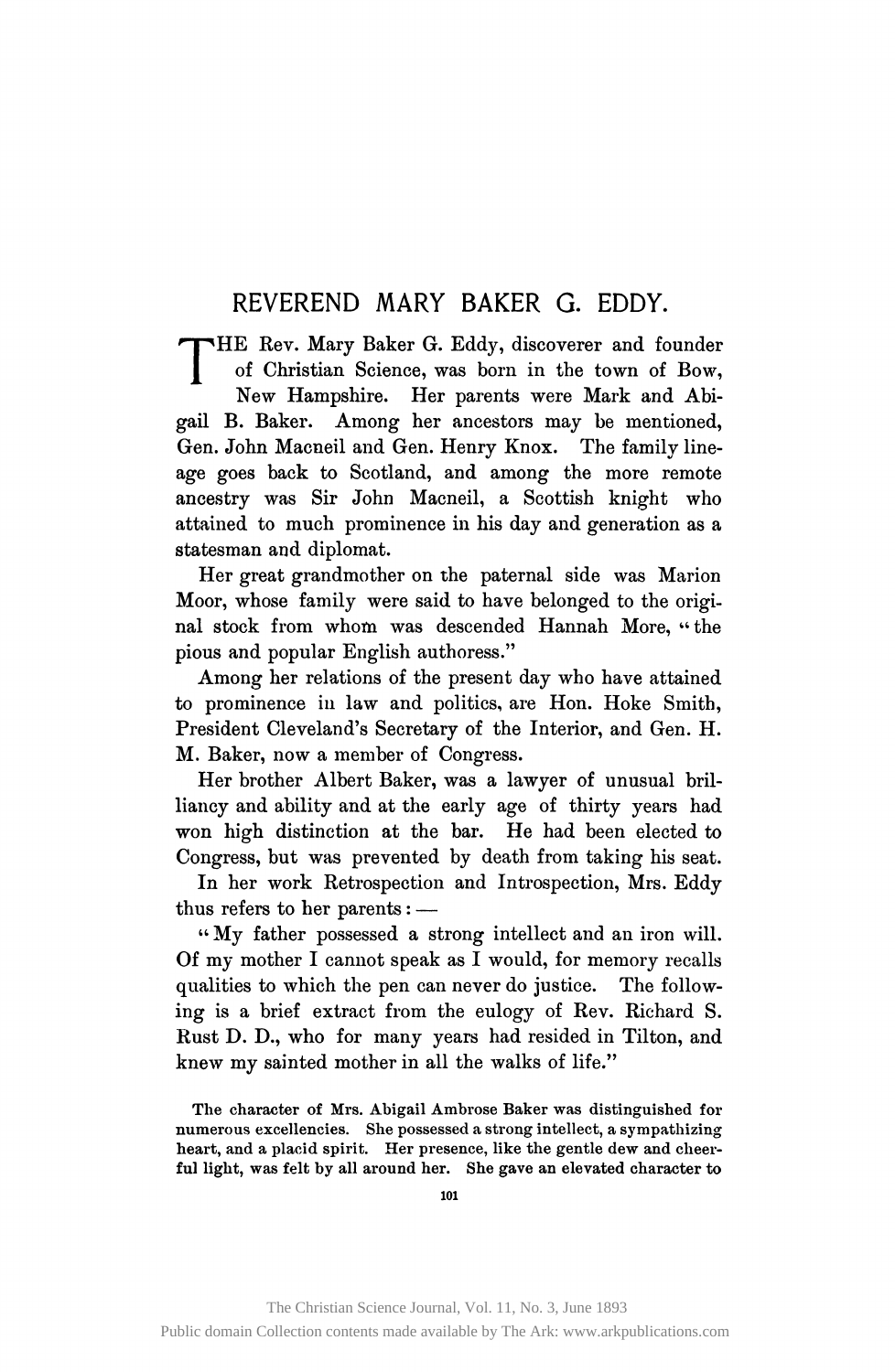**the tone of conversation in the circles in which she moved, and directed attention to themes at once pleasing and profitable.** 

**As a mother, she was untiring in her efforts to secure the happiness of her family. She ever entertained a lively sense of the parental obligation, especially in regard to the education of her children. The oftrepeated impressions of that sainted spirit, on the hearts of those especially entrusted to her watch-care, can never be effaced, and can hardly fail to induce them to follow her to the brighter world. Her life was a living illustration of Christian faith.** 

The religious element was strongly marked in Mrs. Eddy's character from her earliest childhood. She early imbibed high conceptions of the office of divine Love. She was unable to reconcile the doctrine of eternal punishment with the Biblical teaching that God is Love, and that he is infinite. She could think of no place within the infinite where God's love was inefficacious, much less, a place where it could be transformed into eternal hate. These reflections, and her Scriptural studies, led her at the early age of twelve years to begin " disputing with the doctors" upon this and kindred subjects. She avowed her inability to accept the Calvinistic doctrine of election, or foreordination and predestination. But notwithstanding these reservations, she was admitted to membership in the Congregational church of her native place. She maintained her connection with this church until she organized her own Christian Science Church in Boston.

At the age of sixteen she had formed such literary habits that she became a valued contributor to the press and periodicals. Her literary tastes took the form of poetry as well as prose, although but few of her poems have been published.

But it is not as much of her early life and writings that we wish to speak, as of her "greater works" since she became imbued with that spirit of Truth which led her to the investigations and labors resulting in giving to the world that wonderful book SCIENCE AND HEALTH, WITH KEY TO **THE SCRIPTURES.** 

SCIENCE AND HEALTH is unique in literature. It is the first book to announce the fact that, as a system, "Christianity must be Science, and Science must be Christianity, else one or the other is false and useless." It is impossi-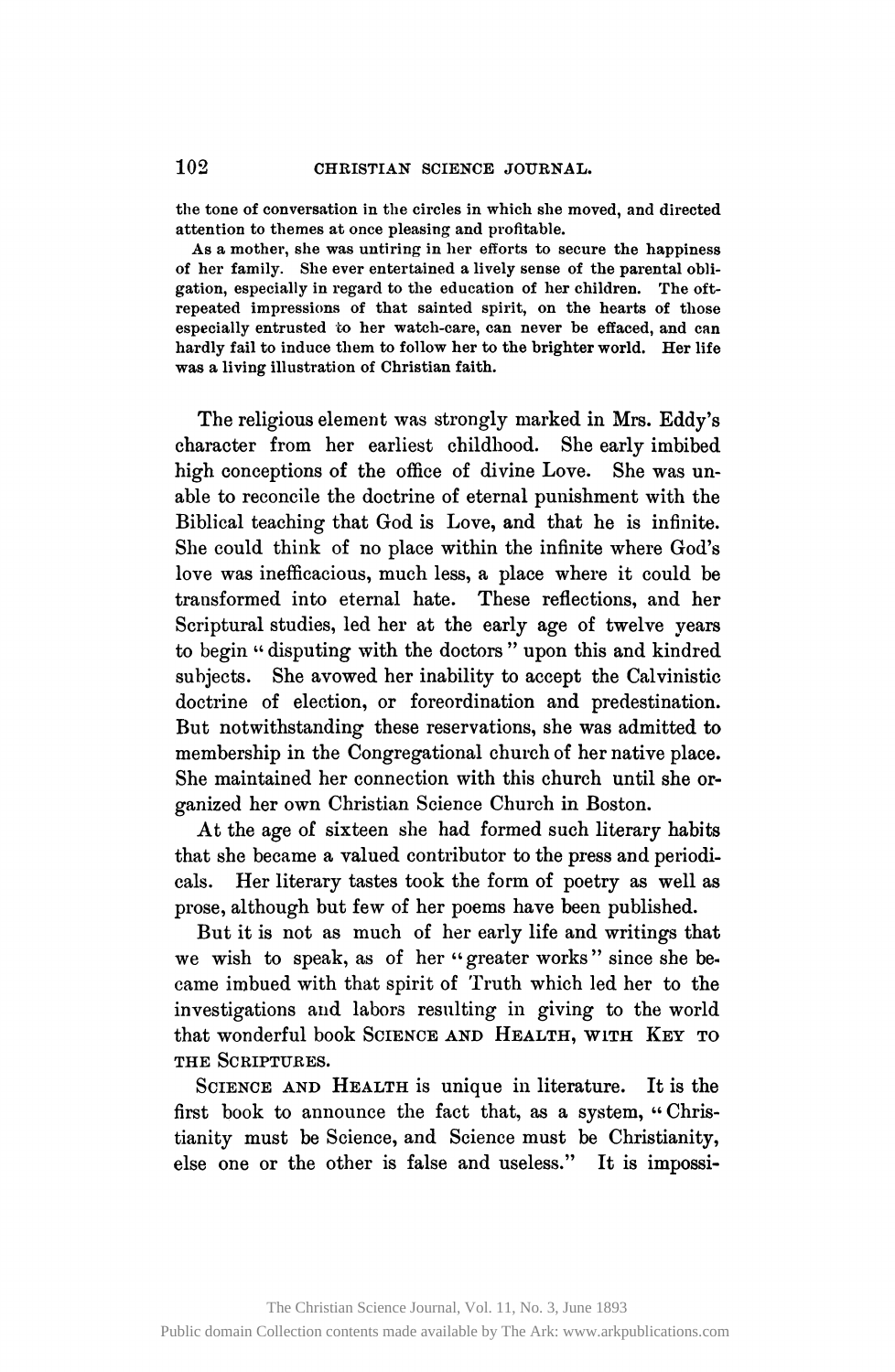ble, according to the system enunciated by this book, to be a true Christian without leading a truly Scientific life; and it is impossible to be a true Scientist without leading a truly Christian life.

The author draws the line sharply between pseudo-science and Science. That is, between those systems of human speculation and hypotheses which assume to be science, but which are lacking the element of stability and are everchanging, and that unchanging Truth which is absolute and eternal in its method and operation. The former is of man ; the latter is of God. And the more nearly the human mind lives in at-one-ment with the divine Mind, the more nearly it approaches to an understanding of the one absolute Science.

From this standpoint of God and man, therefore, the author very naturally and very wisely adopted as a name by which to designate the system thus revealed to her, the words, *Christian Science.* Nor did she intend that this name should be applied alone to designate a particular sect or class of people. It will be seen by the careful reader, that whatever partakes of eternal Truth (which she often refers to as Christ-Truth) is Christian Science, so far as it does so partake, and so far as it is demonstrated to be Truth.

The highest conception of Truth is Christ-knowledge, or knowledge of the Christ. This knowledge includes the teachings of the Bible as a whole. " Jesus the man was the fleshly embodiment or representative of the Christ-Truth upon this earth," and hence SCIENCE AND HEALTH refers to him as " the greatest Christian Scientist the world has ever known." Why? Because he had the greatest knowledge of God, and " reflected more of the divine character than any one else who appeared in the flesh." He was therefore more *Christianly Scientific* than any one else.

The name selected for this book is not less unique than the name its author has given to religion or Christianity. Science and Health! Science (knowledge) and Health (wholeness) ! Knowledge of God is wholeness, and there is no wholeness apart from this knowledge, — this Science. Hence it is not used in the sense alone of mere physical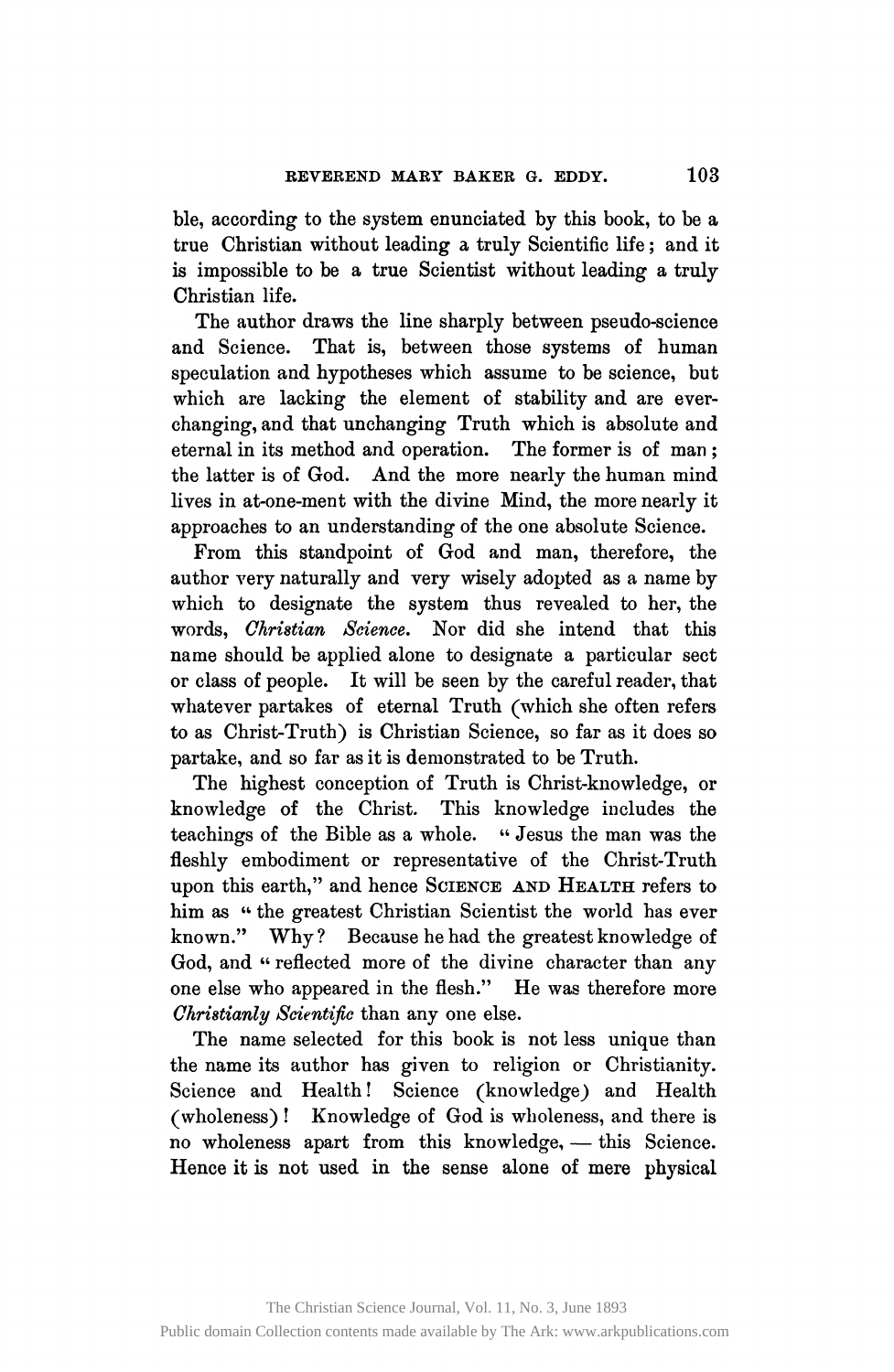healing, conspicuous as that is in this system, and important as it is to humanity. It also is that " health" which includes universal harmony, spiritual wholeness, the fullgrown man, the spiritual idea of God. This is the health to be attained through right-living and earnest Christian striving. To show mankind how to reach this goal upon its immortal Principle or purely spiritual basis is the grand purpose of SCIENCE AND HEALTH. It unfolds the Scriptures in such a way as to lead to clearer and better conceptions of God, and the universe including man. It opens to human vision a new view of life and its purposes, — of man and his capabilities and possibilities. It lifts the sorrowing and depressed out of the mortal "slough of despond" into which they have fallen as the result of wrong conditions and systems, and points them with unerring certainty to the consolations, hopes and aspirations of the Gospel of Jesus Christ.

Its results, as testified to by thousands who have been uplifted by its teachings, warrant the claim that it is that " Spirit of Truth " and that " Comforter" which Jesus said should come after him.

It is not a commentary of or upon the BIBLE. It is an interpretation of it in its entirety. It teaches no doctrine of man, but the law of God. It does not select fragmentary or isolated passages of Scripture and endeavor to conform them to preconceived opinions or hypotheses. It touches that mighty book at all sides, and brings its infinite meaning down to human comprehension. Those who have for years been studying it in connection with the BIBLE, are more and more deeply impressed with its far-reaching interpretation, and the marvelous manner in which it clears up otherwise obscure, perplexing, and often apparently contradictory statements. It is the uniform testimony of its oldest and most painstaking students that they have never yet found a statement of SCIENCE AND HEALTH which has not its basis in the BIBLE. This is not a hasty or biased conclusion, but is the result of close application and study by persons, many of whom had been conscientious and apt Bible scholars, according to the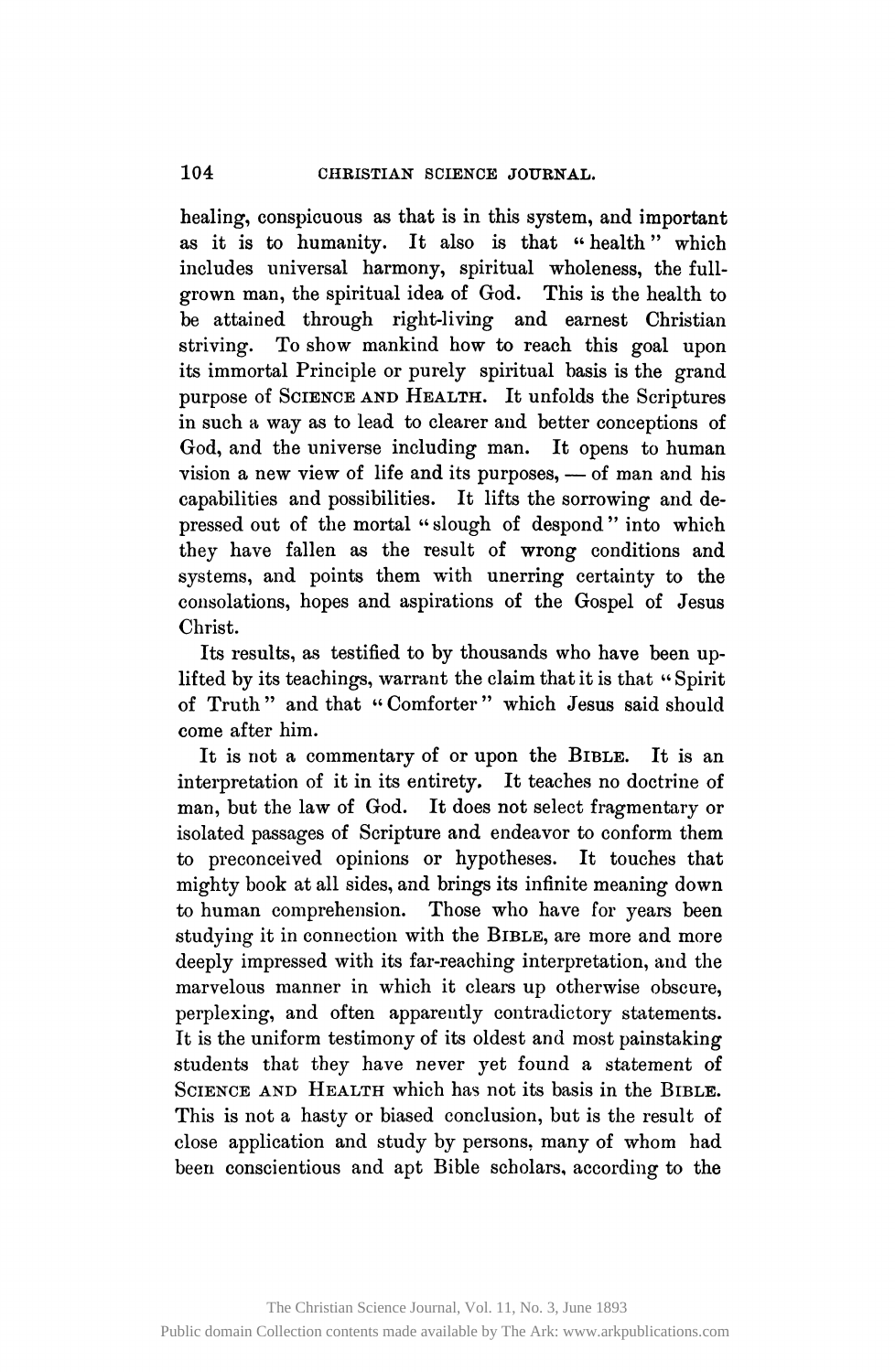old interpretations, for many years. It is not too much then, to claim for the authorship of this book the distinction of inspiration, as that term is properly used.

The intelligent reading of this book, according to their unsought testimony, has healed hundreds of persons of diseases and complications of diseases, which had baffled the best skill of all the schools of medicine, as well as all other known means ; and while healing them physically, it has uplifted them spiritually in such manner that they have come into this temple of the better understanding of divine law, literally "leaping and shouting and praising God." It has already passed to its seventy-fifth edition, and the demand for it exceeds present ability to meet it.

It has found its way into almost all parts of the world. Among other notable places where it has been received and read, is the Academy of Greece. The earnest Science worker through whose good offices it was presented to this Academy thus speaks of the manner of its introduction there :

"The conditions under which the book, SCIENCE AND HEALTH, was presented to the Academy of Greece were very suggestive. The Board of Philosophers were scattered all over the world trying to find the solution of the great question, ' What is life ?' I told the director of the Musee that I had a book which gave the solution of this great problem, and I should take great pleasure in presenting their Library with a copy, and requested him to call the attention of their philosophers to it when they returned. He promised to do so. About six months after my return I received the certificate of its reception in their Library, and of its being given a place there. As this is the one educational institution of Greece, I think this book will be read, and will do its own work. I was pleased to hear from the book many months after, and it appears it was not overlooked."

The author has similar certificates from all the chief classical sources in Europe, America and Russia.

Mrs. Eddy refers to the motives by which she was governed in entering upon her great undertaking in the following tender tones:—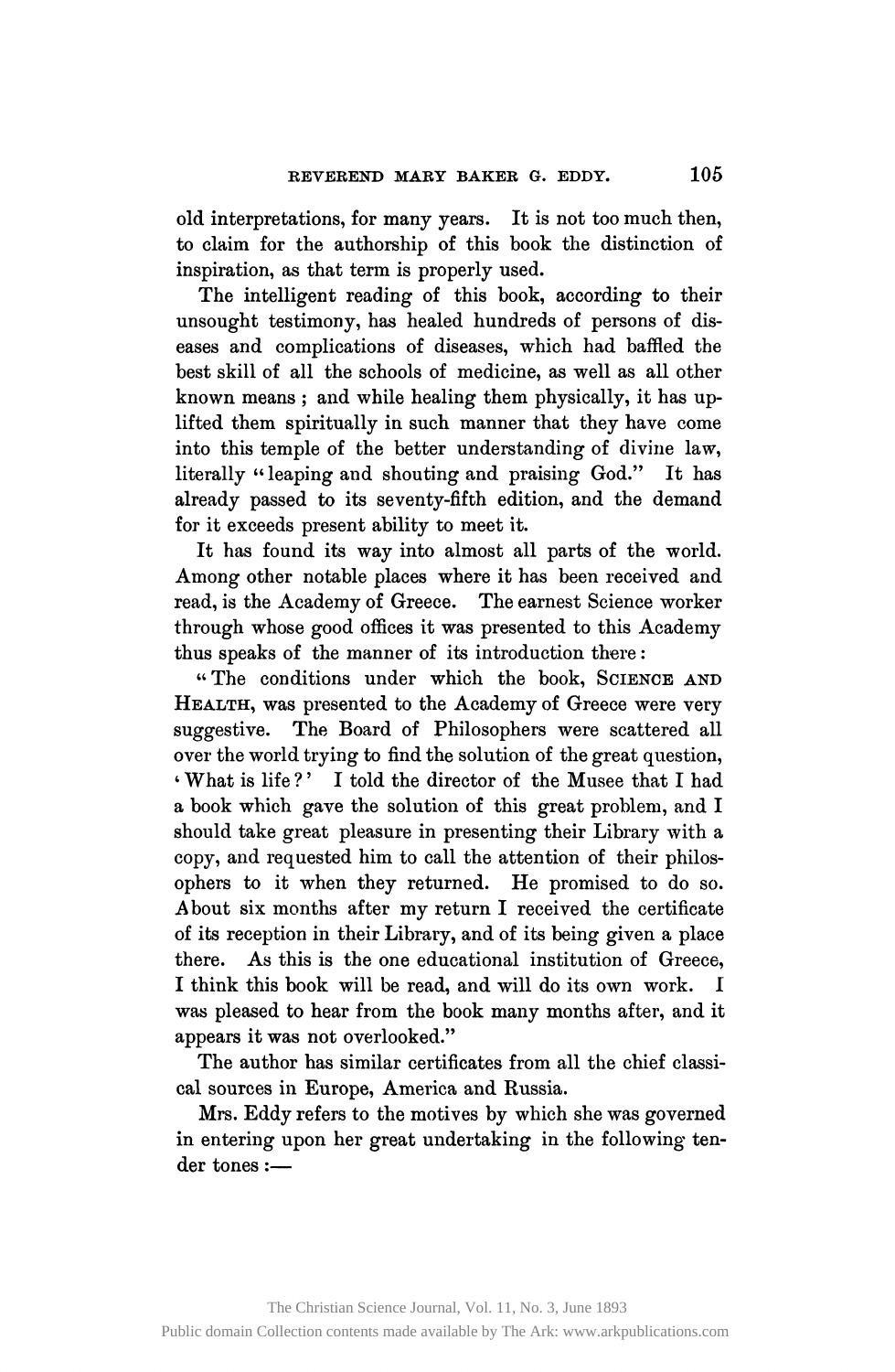## 106 **CHRISTIAN SCIENCE JOURNAL.**

**I saw before me the sick, wearing out years of servitude to an unreal master, in the belief that the body governed them, rather than Mind. The lame, the deaf, the dumb, the blind, the sick, the sensual, the sinner, I wished to save from the slavery of their own beliefs, and from the educational systems of the Pharaohs who to-day hold the children of Israel in bondage. I saw before me the awful conflict, the Red Sea, and the wilderness; but I pressed on, through faith in God, trusting Truth, the strong deliverer, to guide me into the land of Christian Science, where fetters fall, and the rights of man to freedom are fully known and acknowledged.** 

She again writes:—

**When apparently near the confines of mortal existence, standing already within the shadow of the death-valley, I learned these truths in Divine Science: that all real Being is in the divine Mind and idea; that Life, Truth, and Love are all-powerful and ever-present; that the opposite of Truth— called error, sin, sickness, disease, death—is the false testimony of false material sense; that this false sense evolves, in belief, a subjective state of mortal mind, which this same mind calls matter, thereby shutting out the true sense of Spirit.** 

Speaking of her experiments along the line of homeopathic treatment of cases she writes: —

**The drug was attenuated to such a degree that not a vestige of it remained; and from this fact I learned that it was not the drug which cured, or changed the symptoms. I have attenuated** *Natrum muriaticum*  **(common table salt) until there was not a single saline property left. " The salt had lost its savor;" and yet with one drop of that attenuation in a goblet of water, and a teaspoonful of the water administered at intervals of three hours, I have cured a patient sinking in the last stage of typhoid fever.** 

As the result of such experiments she very naturally arrived at the conclusion that " the highest attenuation of homeopathy, and the most potent, steps out of matter into Mind ; and thus it should seem that Mind is the healer, or metaphysics, and that there is no efficacy in the drug."

By this teaching, the divine Principle of Jesus' healing is rendered humanly practical, and a definite rule taught, upon which could be founded a system of healing for all. The great fact is found demonstrable, that "all causation is Mind, and that divine Mind is at once supreme and infinite Intelligence, and is the living Principle or omnipresent and omnipotent Life of the universe." Also that "this all-pervading